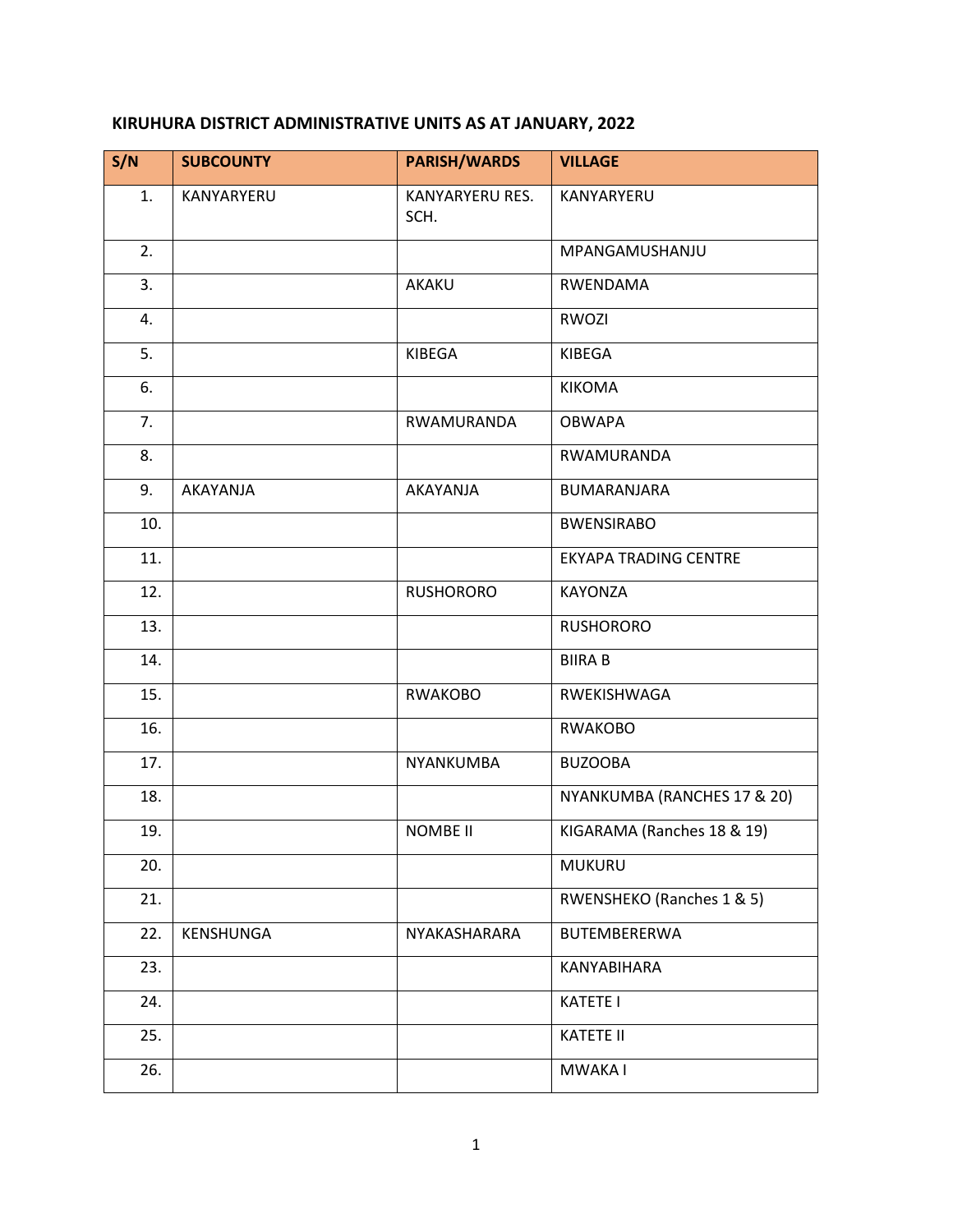| 27. |                      |                            | RWABIGYEMANO         |
|-----|----------------------|----------------------------|----------------------|
| 28. |                      | <b>RUGONGI</b>             | <b>BUHARAMBO</b>     |
| 29. |                      |                            | <b>BUZOOBA</b>       |
| 30. |                      |                            | <b>KAKIRA</b>        |
| 31. |                      |                            | KAYANGA              |
| 32. |                      |                            | <b>KIBINGO</b>       |
| 33. |                      |                            | KYEITAGI             |
| 34. |                      |                            | MAGYEGYE             |
| 35. |                      |                            | <b>MIGAMBA</b>       |
| 36. |                      |                            | <b>MIRAMA</b>        |
| 37. |                      |                            | <b>MITOOMA</b>       |
| 38. |                      |                            | MITOOMA CENTRAL      |
| 39. |                      |                            | <b>MUZAIRE</b>       |
| 40. |                      |                            | <b>RWOMUTI I</b>     |
| 41. |                      |                            | <b>RWOMUTI II</b>    |
|     |                      |                            |                      |
| 42. | RUSHERE TOWN COUNCIL | NSHWERENKYE<br><b>WARD</b> | KYABAGYENYI II       |
| 43. |                      |                            | <b>NSHWERE II</b>    |
| 44. |                      |                            | <b>NYANGA</b>        |
| 45. |                      |                            | <b>RWENGWE</b>       |
| 46. |                      |                            | <b>RWAKITURA</b>     |
| 47. |                      | AKATONGORE<br>WARD         | KYABAGYENYI I        |
| 48. |                      |                            | <b>AKATONGORE I</b>  |
| 49. |                      |                            | <b>AKATONGORE II</b> |
| 50. |                      |                            | EKIJINJA             |
| 51. |                      |                            | <b>EKIKURAIJO</b>    |
| 52. |                      | NSHWEREMPANGO<br>WARD      | EKISHUNJU            |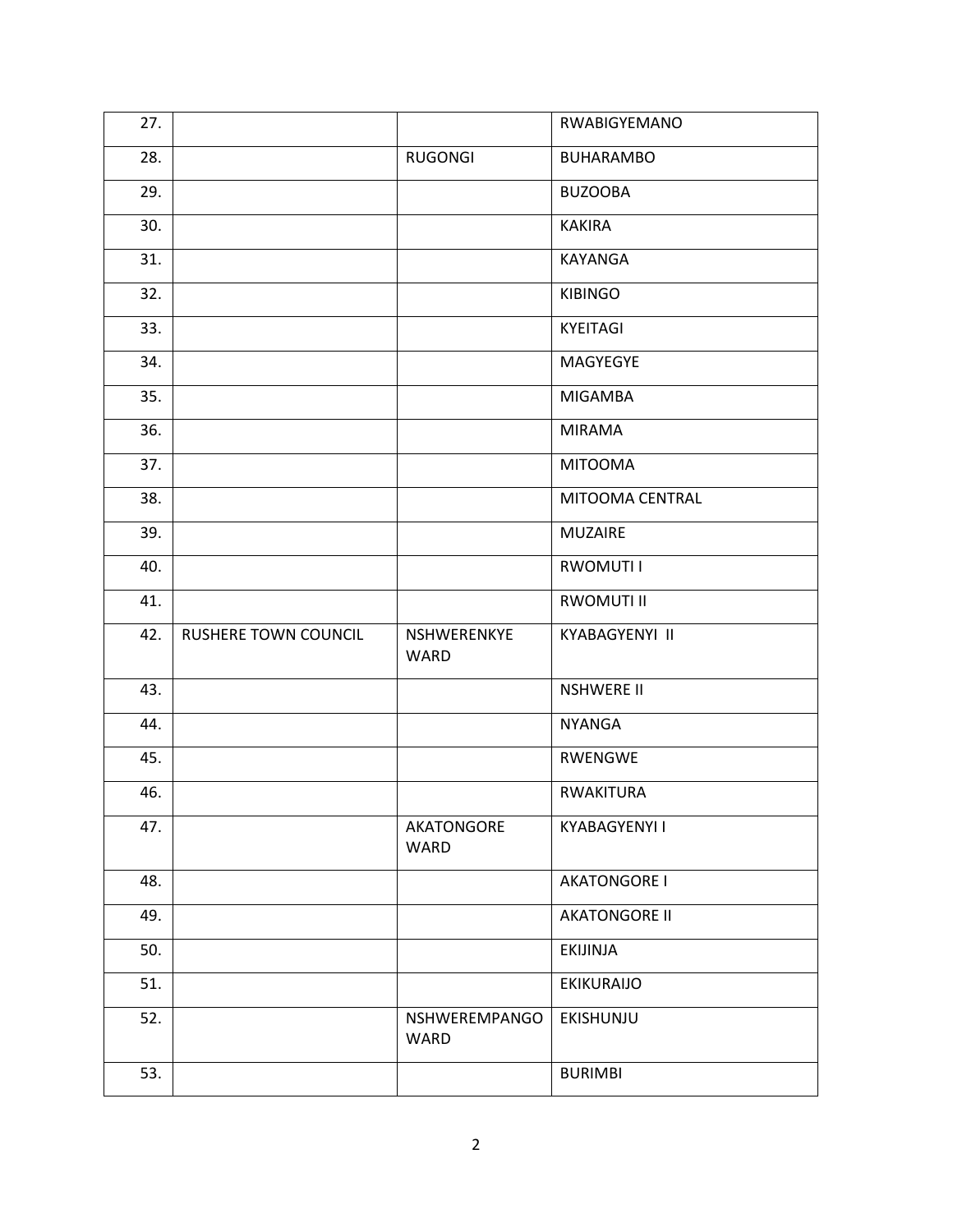| 54. |                |                    | KOMUGINA             |
|-----|----------------|--------------------|----------------------|
| 55. |                |                    | NSHWERE EMPANGO      |
| 56. |                |                    | AKAKOMA              |
| 57. |                |                    | <b>BWASHAMURE</b>    |
| 58. |                | <b>MUGORE WARD</b> | <b>MUGORE</b>        |
| 59. |                |                    | RUZIIZI              |
| 60. |                | RUSHERE WARD       | <b>CENTRAL ZONE</b>  |
| 61. |                |                    | <b>HOSPITAL ZONE</b> |
| 62. |                |                    | <b>MARKET ZONE</b>   |
| 63. |                |                    | POLICE ZONE          |
| 64. | <b>KIKATSI</b> | <b>EMBARE</b>      | <b>BUNONKO</b>       |
| 65. |                |                    | <b>KIKATSI</b>       |
| 66. |                |                    | KYEIBUZA             |
| 67. |                |                    | <b>NGIRA</b>         |
| 68. |                |                    | <b>AKATI</b>         |
| 69. |                |                    | <b>BYEMBOGO</b>      |
| 70. |                |                    | RUHENGYERE           |
| 71. |                |                    | AKATYAZA             |
| 72. |                | <b>KEIKOTI</b>     | EKIYONZA             |
| 73. |                |                    | KAIKOTI CENTRAL      |
| 74. |                |                    | <b>RWOBUSITO</b>     |
| 75. |                |                    | KARAZA               |
| 76. |                |                    | KIGABAGABA           |
| 77. |                |                    | <b>RUKAYA</b>        |
| 78. |                |                    | RWEBITETE            |
| 79. |                | KAYONZA            | EKIMOMO              |
| 80. |                |                    | KARUROKO             |
| 81. |                |                    | KAYONZA              |
| 82. |                |                    | RUGAAGA              |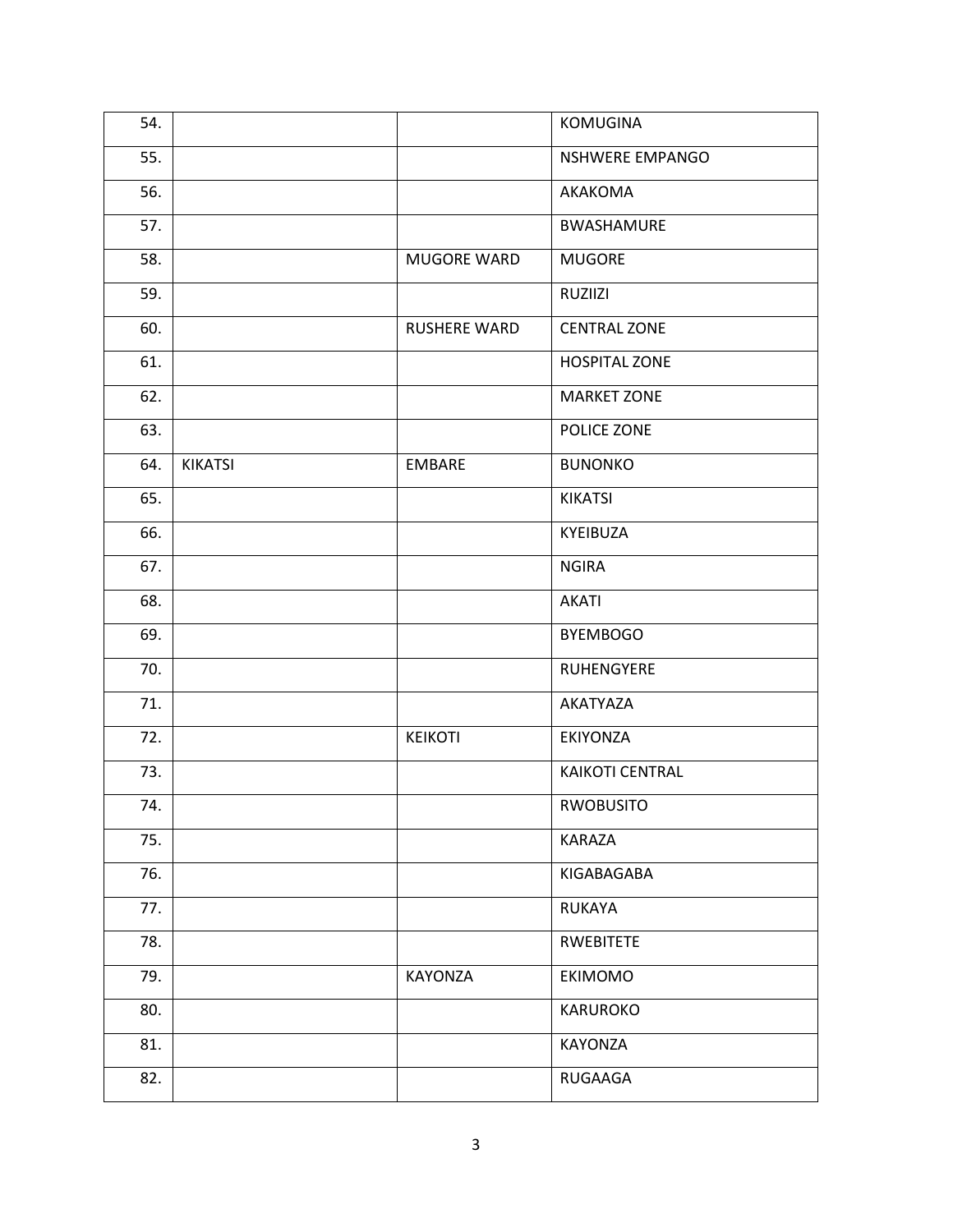| 83.  |               |                 | AKASHEGO              |
|------|---------------|-----------------|-----------------------|
| 84.  | RWENSHANDE    | <b>IFURA</b>    | <b>BITAHATSI</b>      |
| 85.  |               |                 | <b>BUBAARE</b>        |
| 86.  |               |                 | <b>EKIHAMA</b>        |
| 87.  |               |                 | <b>IFURA</b>          |
| 88.  |               |                 | RWENSHANDE            |
| 89.  |               | <b>KANYANYA</b> | <b>KANYANYA A</b>     |
| 90.  |               |                 | <b>KANYANYA B</b>     |
| 91.  |               |                 | KANYANYA K.           |
| 92.  |               |                 | <b>RUSHENYI</b>       |
| 93.  |               | AKABAARE        | <b>EKIJIGIJA</b>      |
| 94.  |               |                 | AKABAARE              |
| 95.  |               |                 | RWENKOMBERO           |
| 96.  | <b>KINONI</b> | KAITANTUREGYE   | <b>AKANARA II</b>     |
| 97.  |               |                 | <b>KABUYANDA II</b>   |
| 98.  |               |                 | KAITANTUREGYE         |
| 99.  |               |                 | KABUYANDA I           |
| 100. |               |                 | <b>KATIMBA</b>        |
| 101. |               |                 | KYAWANYENA            |
| 102. |               |                 | AKANARA               |
| 103. |               |                 | ORUNONI               |
| 104. |               | KASAANA         | AKAYANJA              |
| 105. |               |                 | IGAYAZA               |
| 106. |               |                 | <b>KASANA</b>         |
| 107. |               |                 | <b>EKINONI</b>        |
| 108. |               |                 | ORUBARE               |
| 109. |               |                 | <b>RUYONZA</b>        |
| 110. |               |                 | KINONI TRADING CENTRE |
| 111. |               |                 | ΕΚΙΜΟΤΟΚΑ             |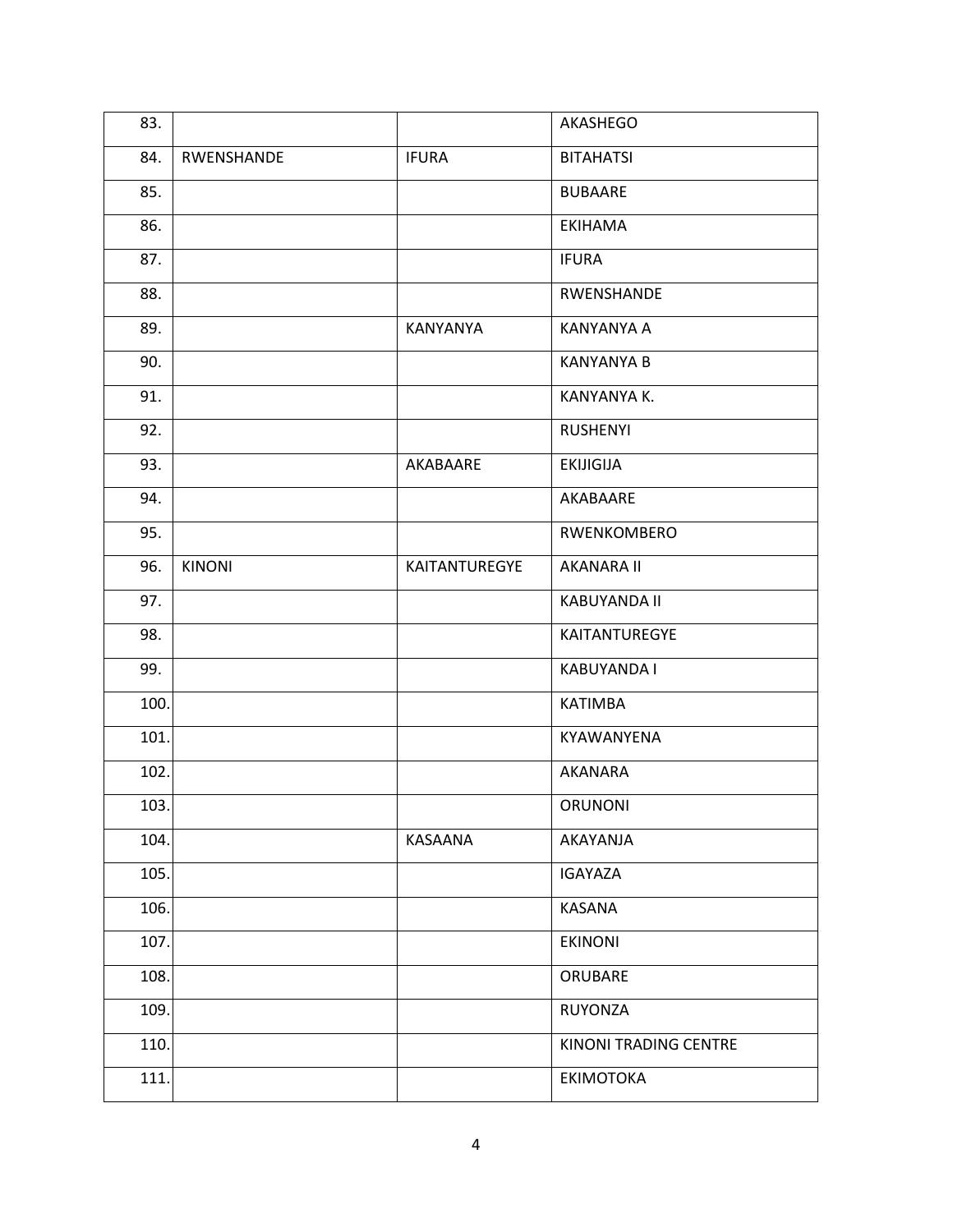| 112. |         |                   | KYENYAMUNYU               |
|------|---------|-------------------|---------------------------|
| 113. |         |                   | KATIKAMWE                 |
| 114. |         |                   | <b>KYEERA</b>             |
| 115. |         | MACUNCU           | EKISHUNJU                 |
| 116. |         |                   | <b>KYANGA</b>             |
| 117. |         |                   | <b>BYAZO</b>              |
| 118. |         |                   | <b>RWOBUSISI</b>          |
| 119. |         |                   | <b>RWOMUGINA</b>          |
| 120. |         |                   | <b>NAAMA CENTRAL</b>      |
| 121. |         |                   | <b>RWOBURUNDO</b>         |
| 122. |         |                   | RURAMBIRA                 |
| 123. |         |                   | KAGANDO                   |
| 124. |         |                   | KANYAMISISA               |
| 125. |         |                   | NYAKATOKYE                |
| 126. |         |                   | MACUNCU                   |
|      |         |                   |                           |
| 127. | RWETAMU | RWETAMU           | NYAKAYAGA TRADING CENTRE  |
| 128. |         |                   | <b>EKIKONDOKONDO</b>      |
| 129. |         |                   | <b>KARAMBI</b>            |
| 130. |         |                   | <b>RWETAMU I</b>          |
| 131. |         |                   | RWETAMU II                |
| 132. |         |                   | RWETAMU III               |
| 133. |         |                   | NYAKAYAGA                 |
| 134. |         | AKAJUMBURA        | AKAJUMBURA                |
| 135. |         |                   | <b>EKIGOMERO</b>          |
| 136. |         |                   | <b>ORUKOMA</b>            |
| 137. |         |                   | AKAJUMBURA TRADING CENTRE |
| 138. |         | <b>BUGWEIRARO</b> | KYAMAGAJU                 |
| 139. |         |                   | <b>BUGWIRARO</b>          |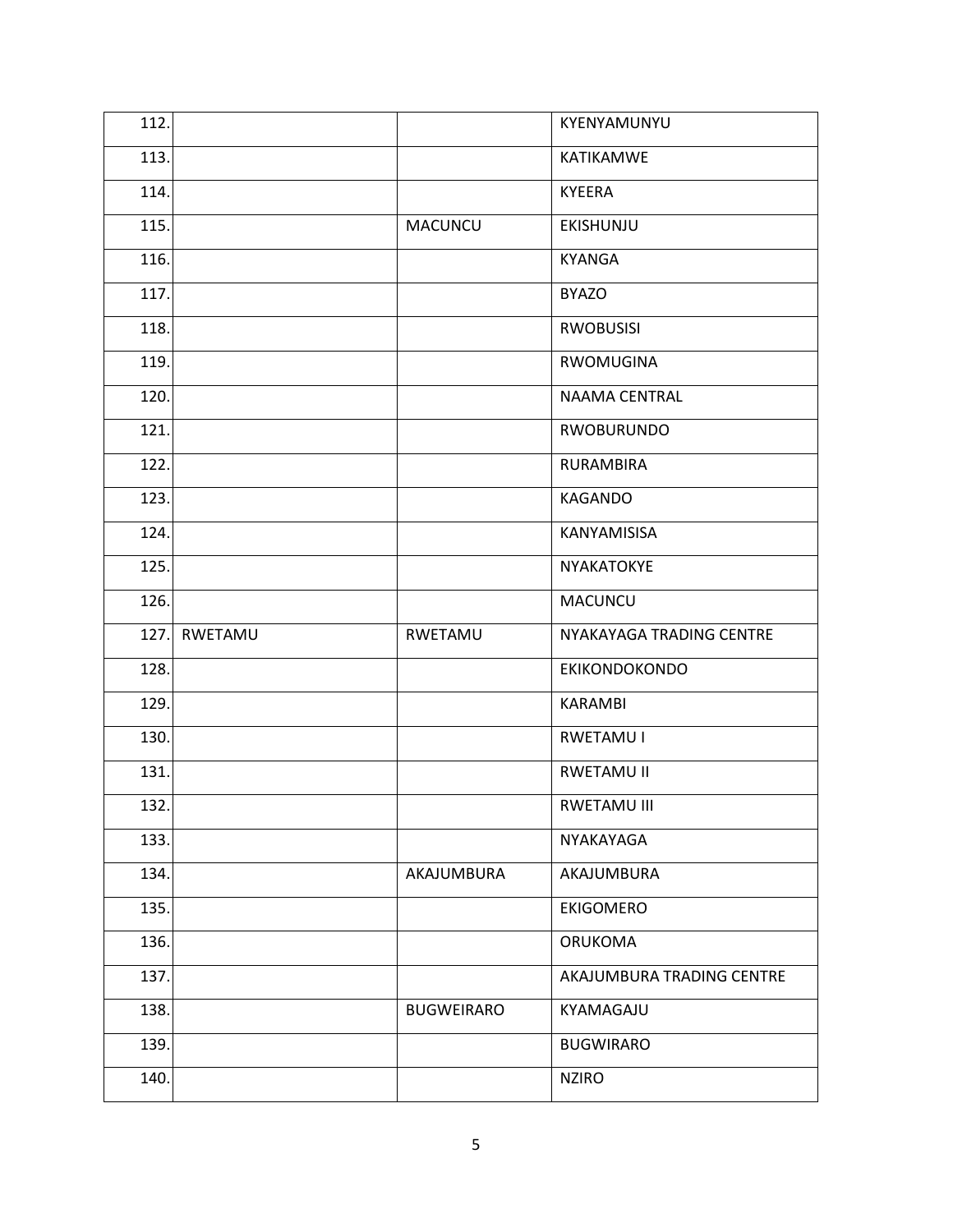| 141. |               |                    | AKASHUSHANO       |
|------|---------------|--------------------|-------------------|
| 142. |               | KANITSYA           | <b>KANITSYA</b>   |
| 143. |               |                    | <b>AKATONGORE</b> |
| 144. | NYAKASHASHARA | <b>BIJUBWE</b>     | <b>AKANARA</b>    |
| 145. |               |                    | <b>NSIKIZI</b>    |
| 146. |               |                    | <b>BIJUBWE</b>    |
| 147. |               |                    | <b>MUTAJWARA</b>  |
| 148. |               |                    | <b>RUSHOGA</b>    |
| 149. |               |                    | AKENGOMA          |
| 150. |               | KYAKABUNGA         | AKAKYENKYE        |
| 151. |               |                    | <b>BUBAARE</b>    |
| 152. |               |                    | <b>KAMARYA</b>    |
| 153. |               |                    | KYAKABUNGA        |
| 154. |               |                    | <b>KYEERA</b>     |
| 155. |               |                    | <b>RUHENDWA</b>   |
| 156. |               |                    | NYAKASHASHARA     |
| 157. |               | NYAKAHITA          | <b>KARENGO</b>    |
| 158. |               |                    | <b>KATOOMA</b>    |
| 159. |               |                    | NYAKAHITA         |
| 160. |               |                    | <b>RUYONZA</b>    |
| 161. |               |                    | RWEITSURU         |
| 162. |               | RURAMBIRA          | <b>KAKYERA</b>    |
| 163. |               |                    | <b>NYANGA</b>     |
| 164. |               |                    | RURAMBIRA         |
| 165. | SANGA         | NOMBE <sub>I</sub> | NYAKIGANDO B      |
| 166. |               |                    | NYAKIGANDO A      |
| 167. |               | RWAMUHUKU          | <b>KIRIBWA</b>    |
| 168. |               |                    | <b>MINEKYE</b>    |
| 169. |               |                    | RWONYO            |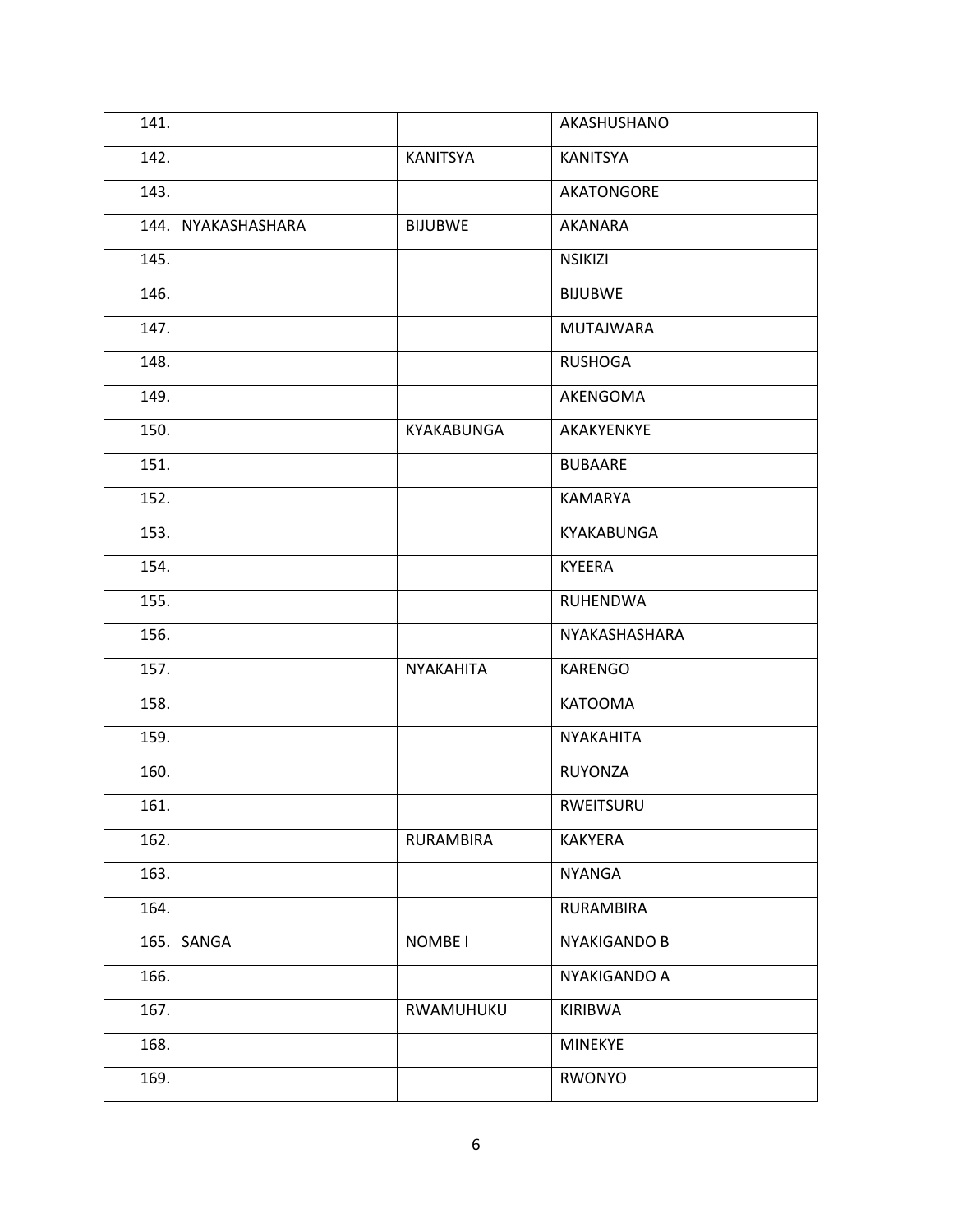| 170. |                           |                             | KYAKATEGYERE                  |
|------|---------------------------|-----------------------------|-------------------------------|
| 171. |                           |                             | RWAMUHUKU                     |
| 172. |                           | RWABARATA                   | <b>RWEMBAYA</b>               |
| 173. |                           |                             | RWABARATA                     |
| 174. |                           |                             | RWAMAREBE                     |
| 175. | KIRUHURA TOWN COUNCIL     | KASHWA WARD                 | <b>KARENGYEZO</b>             |
| 176. |                           |                             | <b>KASHWA</b>                 |
| 177. |                           |                             | KENSHUNGA                     |
| 178. |                           | KIRUHURA WARD               | <b>KIRUHURA I</b>             |
| 179. |                           |                             | <b>KIRUHURA II</b>            |
| 180. |                           |                             | <b>KITOOKYE</b>               |
| 181. |                           | NYAKASHARARA<br><b>WARD</b> | <b>MWAKA III</b>              |
| 182. |                           |                             | <b>MWAKA II</b>               |
| 183. |                           |                             | NYAKASHARARA                  |
| 184. | <b>SANGA TOWN COUNCIL</b> | SANGA WARD                  | SANGA A                       |
| 185. |                           |                             | <b>SANGAB</b>                 |
| 186. |                           |                             | SANGA C                       |
| 187. |                           | <b>NOMBE WARD</b>           | KIBEGA                        |
| 188. |                           |                             | KYAKANYANTSI                  |
| 189. |                           |                             | <b>RUFUKA</b>                 |
| 190. |                           | NKONGORO WARD               | AKABAARE                      |
| 191. |                           |                             | NKONGORO (RANCHES 13, 14, 15) |
| 192. |                           |                             | NTUURA (RANCEHES 9 & 10)      |
| 193. |                           |                             | RWEBISHURI                    |
| 194. |                           | EKIZIMBI WARD               | KAKAGATE                      |
| 195. |                           |                             | KASHARARA                     |
| 196. |                           |                             | <b>BYEMBOGO</b>               |
|      |                           |                             |                               |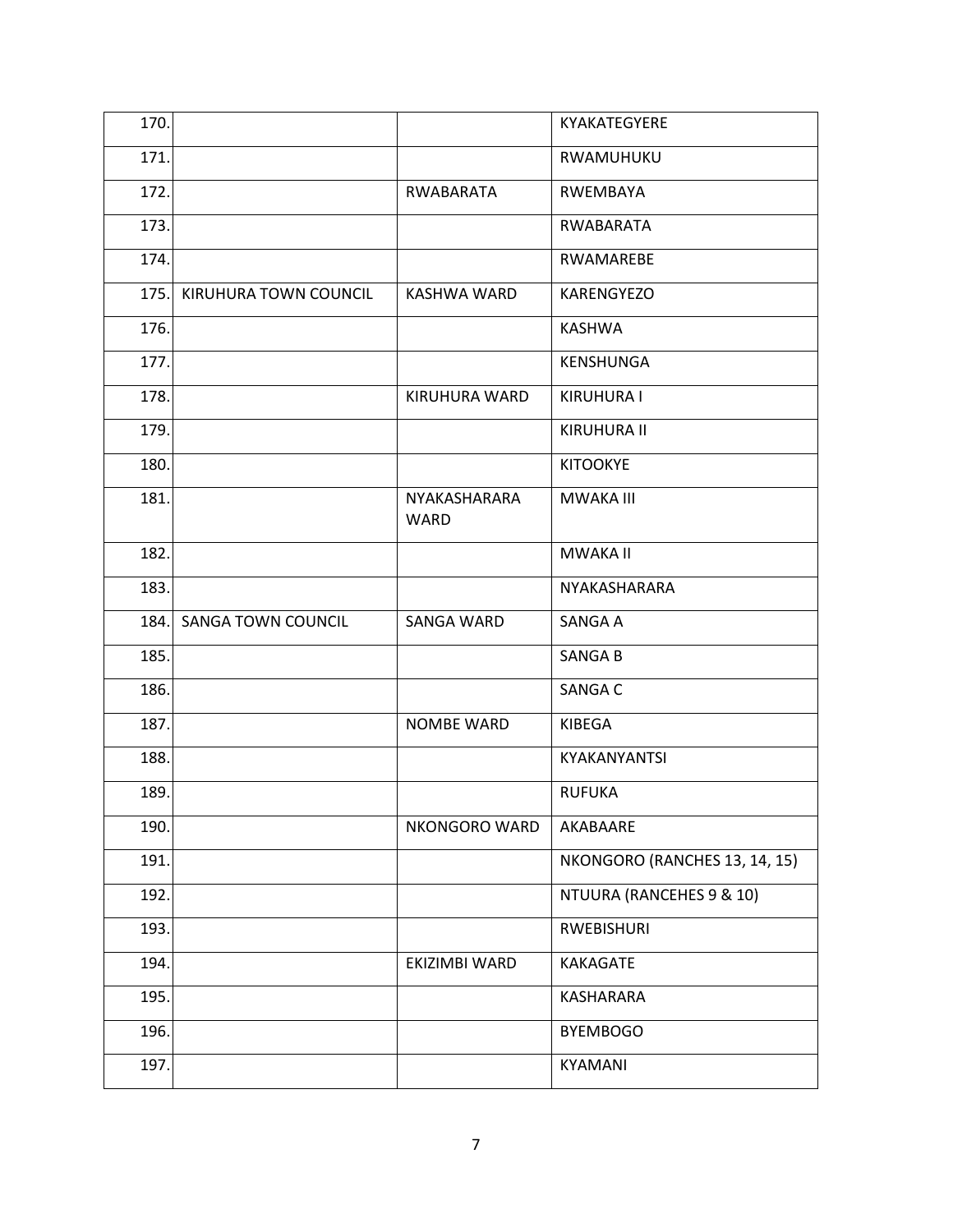| 198. | <b>KASHONGI</b> | BYANAMIRA     | <b>BYANAMIRA I</b>    |
|------|-----------------|---------------|-----------------------|
| 199. |                 |               | <b>BYANAMIRA II</b>   |
| 200. |                 |               | <b>EKIKAGATE I</b>    |
| 201. |                 |               | <b>EKIKAGATE II</b>   |
| 202. |                 |               | EKISHUNJU             |
| 203. |                 |               | KACWAGOBE             |
| 204. |                 |               | KASHASHA              |
| 205. |                 |               | KENSHUNGA             |
| 206. |                 |               | KIRURUMA              |
| 207. |                 |               | KYENTUREGYE           |
| 208. |                 |               | <b>RUKINGA</b>        |
| 209. |                 |               | RWOZI I               |
| 210. |                 |               | RWOZI II              |
| 211. |                 |               | KENKYERERE            |
| 212. |                 | <b>KITABO</b> | KABABEIZI             |
| 213. |                 |               | <b>KAGANDO I</b>      |
| 214. |                 |               | <b>KAGANDO II</b>     |
| 215. |                 |               | KISHA I               |
| 216. |                 |               | KISHA II              |
| 217. |                 |               | <b>KITABO CENTRAL</b> |
| 218. |                 |               | KITABO I              |
| 219. |                 |               | <b>KITABO II</b>      |
| 220. |                 |               | <b>KITABO IV</b>      |
| 221. |                 |               | <b>KITABO V</b>       |
| 222. |                 |               | MBUGA I               |
| 223. |                 |               | MBUGA II              |
| 224. |                 |               | AKATENGA              |
| 225. |                 | RWENJUBU      | <b>KYENSHAMA I</b>    |
| 226. |                 |               | MUSHUNGA I            |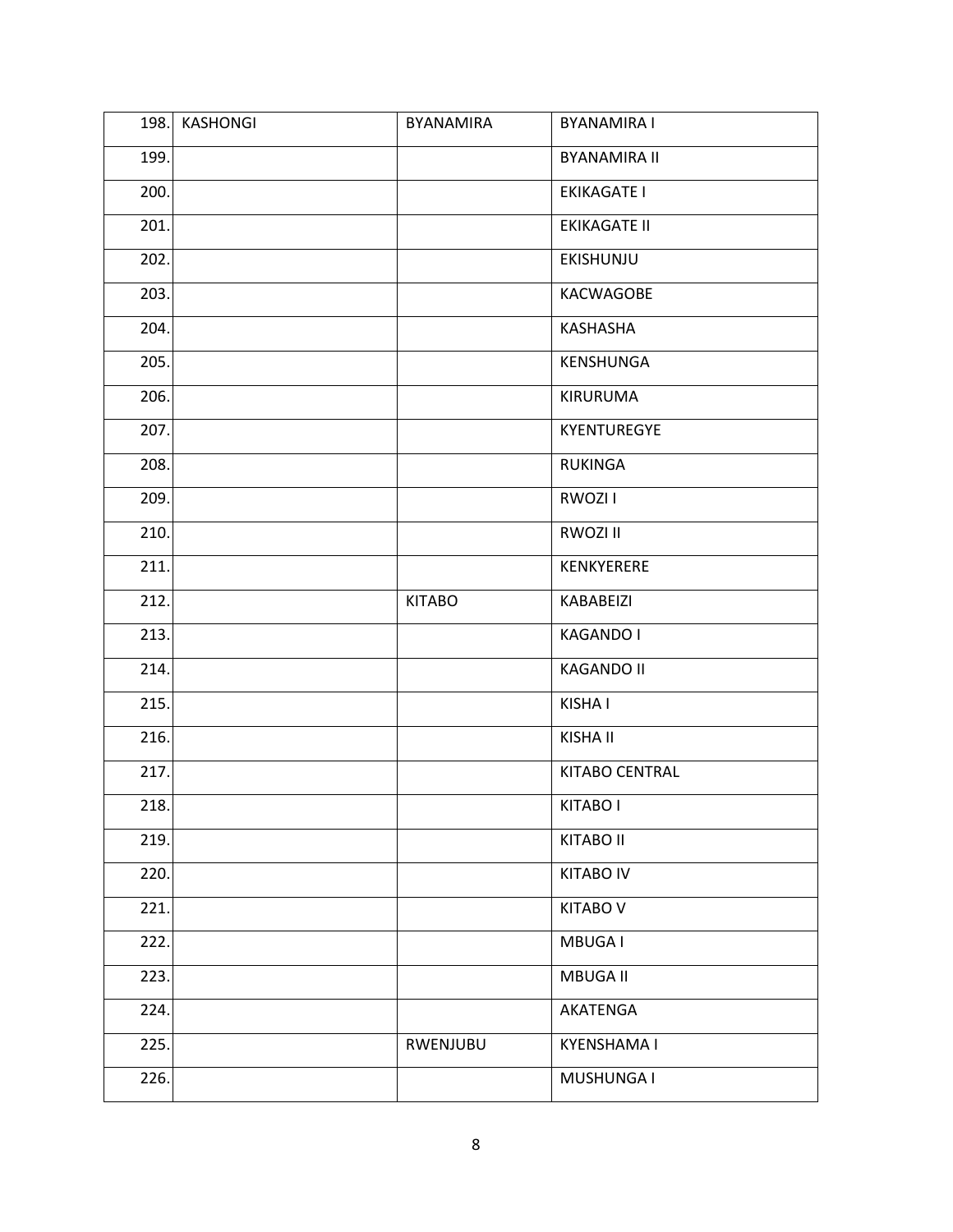| 227. |            | MUSHUNGA II              |
|------|------------|--------------------------|
| 228. |            | <b>NYAKAKO II</b>        |
| 229. |            | RWENSHEBASHEBE I         |
| 230. |            | <b>RWENSHEBASHEBE II</b> |
| 231. |            | RWENSHEBASHEBE III       |
| 232. |            | RWENSHEBASHEBE IV        |
| 233. | RWANYANGWE | <b>EKITOKOZI</b>         |
| 234. |            | KAMUZINZI                |
| 235. |            | <b>MABAARE</b>           |
| 236. |            | <b>NYAMUTAMBA</b>        |
| 237. |            | RWANYANGWE I             |
| 238. |            | <b>RWANYANGWE II</b>     |
| 239. |            | RWEBIMUNYU               |
| 240. |            | <b>RWANYANGWE III</b>    |
| 241. | KABUSHWERE | <b>BYEMBOGO</b>          |
| 242. |            | <b>EKIKONI</b>           |
| 243. |            | <b>KABUSHWERE I</b>      |
| 244. |            | <b>KABUSHWERE II</b>     |
| 245. |            | <b>KABUSHWERE III</b>    |
| 246. |            | <b>KYENSHAMA II</b>      |
| 247. |            | RWENJUBU CENTRAL         |
| 248. |            | AKASHENYI                |
| 249. |            | <b>KYENSHAMA III</b>     |
| 250. | KASHONGI   | <b>KASHONGI CENTRAL</b>  |
| 251. |            | <b>KASHONGII</b>         |
| 252. |            | <b>KASHONGI II</b>       |
| 253. |            | MIZI I                   |
| 254. |            | MIZI II                  |
| 255. |            | NYAKAKO I                |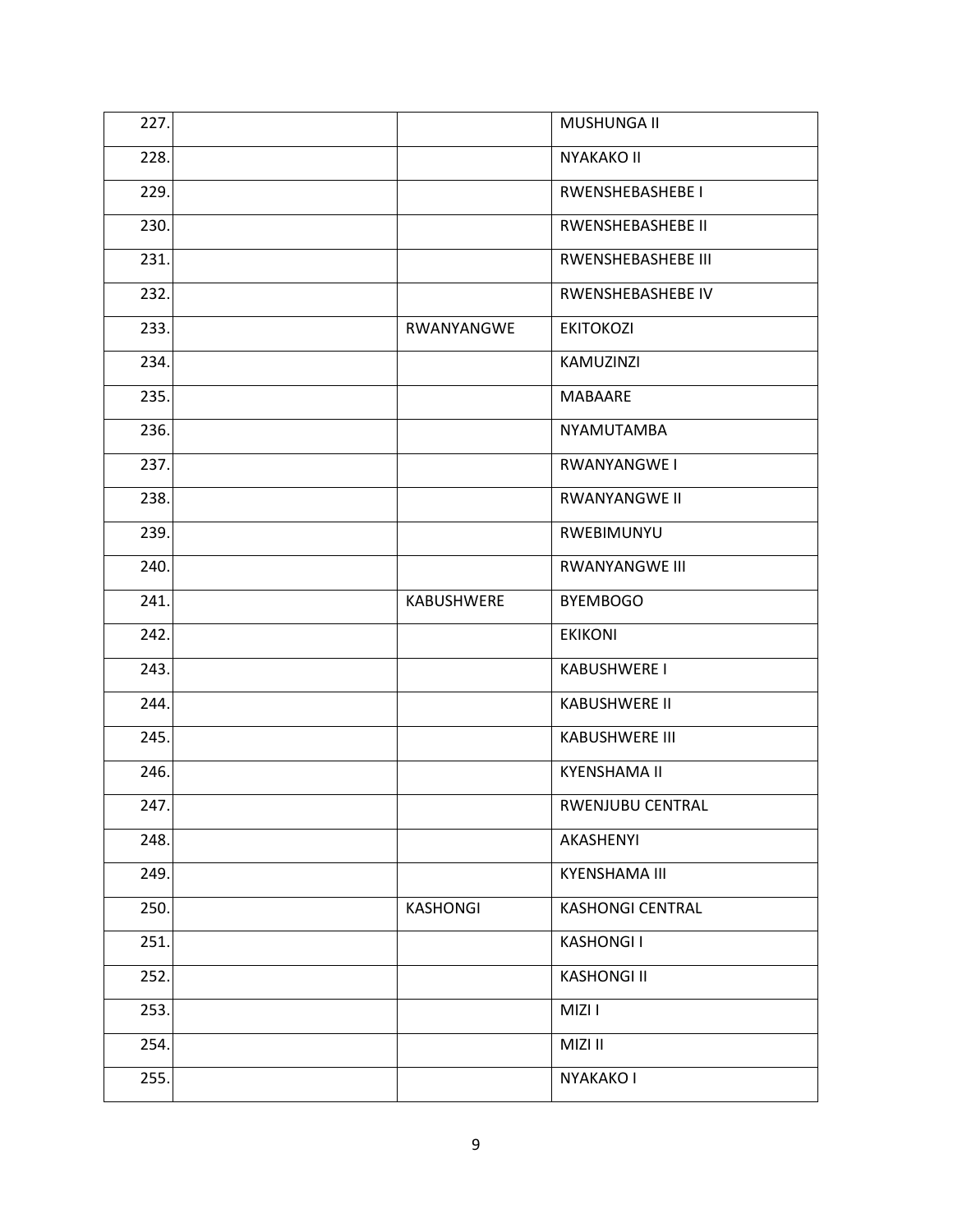| 256. |               | <b>NTARAMA</b>  | <b>AKENGYEYA I</b>  |
|------|---------------|-----------------|---------------------|
| 257. |               |                 | AKENGYEYA II        |
| 258. |               |                 | KYAGWARA I          |
| 259. |               |                 | <b>MUKIIKA</b>      |
| 260. |               |                 | NTARAMA I           |
| 261. |               |                 | <b>NTARAMA II</b>   |
| 262. |               |                 | <b>KYAGWARA II</b>  |
| 263. |               |                 | NYABUBARE           |
| 264. | <b>KITURA</b> | <b>MOOYA</b>    | MOOYA I             |
| 265. |               |                 | MOOYA II            |
| 266. |               |                 | MOOYA III           |
| 267. |               |                 | MOOYA IV            |
| 268. |               |                 | RUTAGYENGYERA       |
| 269. |               |                 | RWAMASASI I         |
| 270. |               |                 | RWAMASASI II        |
| 271. |               |                 | RWAMASASI III       |
| 272. |               |                 | RWAMASASI IV        |
| 273. |               | <b>RWEMAMBA</b> | <b>AKATOJO</b>      |
| 274. |               |                 | <b>KYAMAREBE I</b>  |
| 275. |               |                 | RWEMAMBA I          |
| 276. |               |                 | RWEMAMBA II         |
| 277. |               |                 | RWEMAMBA III        |
| 278. |               |                 | <b>KYAMAREBE II</b> |
| 279. |               | <b>KITURA</b>   | <b>KITURA I</b>     |
| 280. |               |                 | <b>KITURA II</b>    |
| 281. |               |                 | KITURA III          |
| 282. |               |                 | <b>RUBINGO</b>      |
| 283. |               |                 | RUTAGYENGYERA       |
| 284. |               |                 | RWOZI I             |